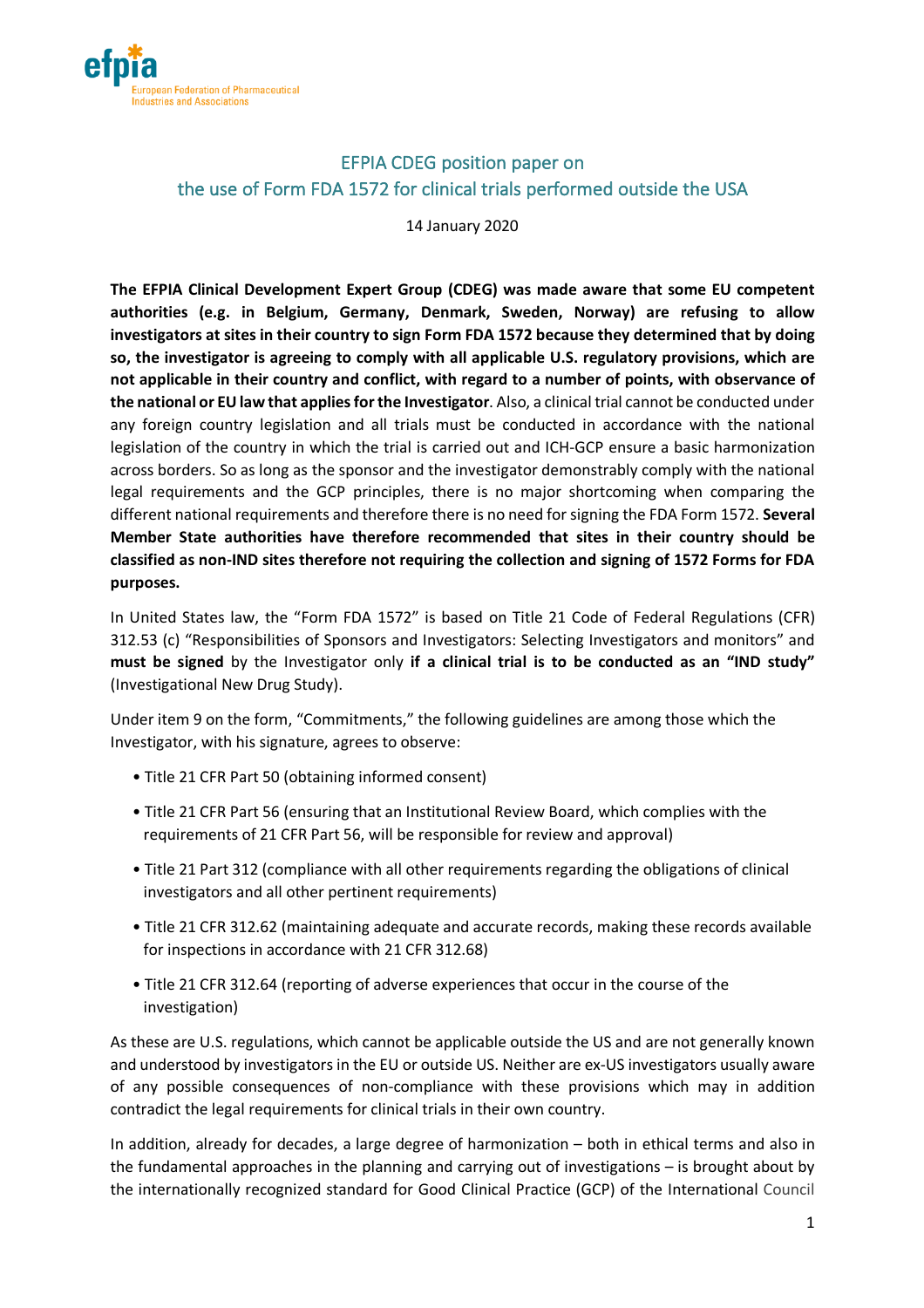for Harmonisation of Technical Requirements for Pharmaceuticals for Human Use (ICH). Against this background, the ICH GCP E6(R2) Guideline constitutes an important bridge between clinical investigations carried out in the USA, the EU and beyond.

As a result, in 2018/2019 the EFPIA CDEG conducted a survey amongst its member organizations to evaluate the potential impact of the non-acceptance of Form FDA 1572 ex-US by EU Member States. The outcome of this survey showed that standard practices regarding the use of Form FDA 1572 in the EU (or other countries outside US) is not consistent across companies and there seems to be a need to provide clarity and recommendations when the FDA form is rejected by EU national Health Authorities, which could cause undue delay in starting a clinical trial. Therefore, this position paper provides recommendations as to when a Form FDA 1572 should be used in a clinical trial and when it should not as illustrated in the diagram below, with additional details in the subsequent pages.



Clinical trials submitted to the US Food and Drug Administration (FDA) to support a marketing approval or an indication extension must comply with the IND regulations found in Title 21 Code of Federal Regulations (CFR) Part 312.

Compliance with 21 CFR 312 can be achieved:

- 1) By conducting trials under an IND
- 2) By conducting trials that are not part of an IND using sites located outside the US (non-IND foreign clinical studies) or
- 3) Conducting trials using a combination of sites located within the US (as IND-sites) and sites located outside the US that are not under the IND application (non-IND sites).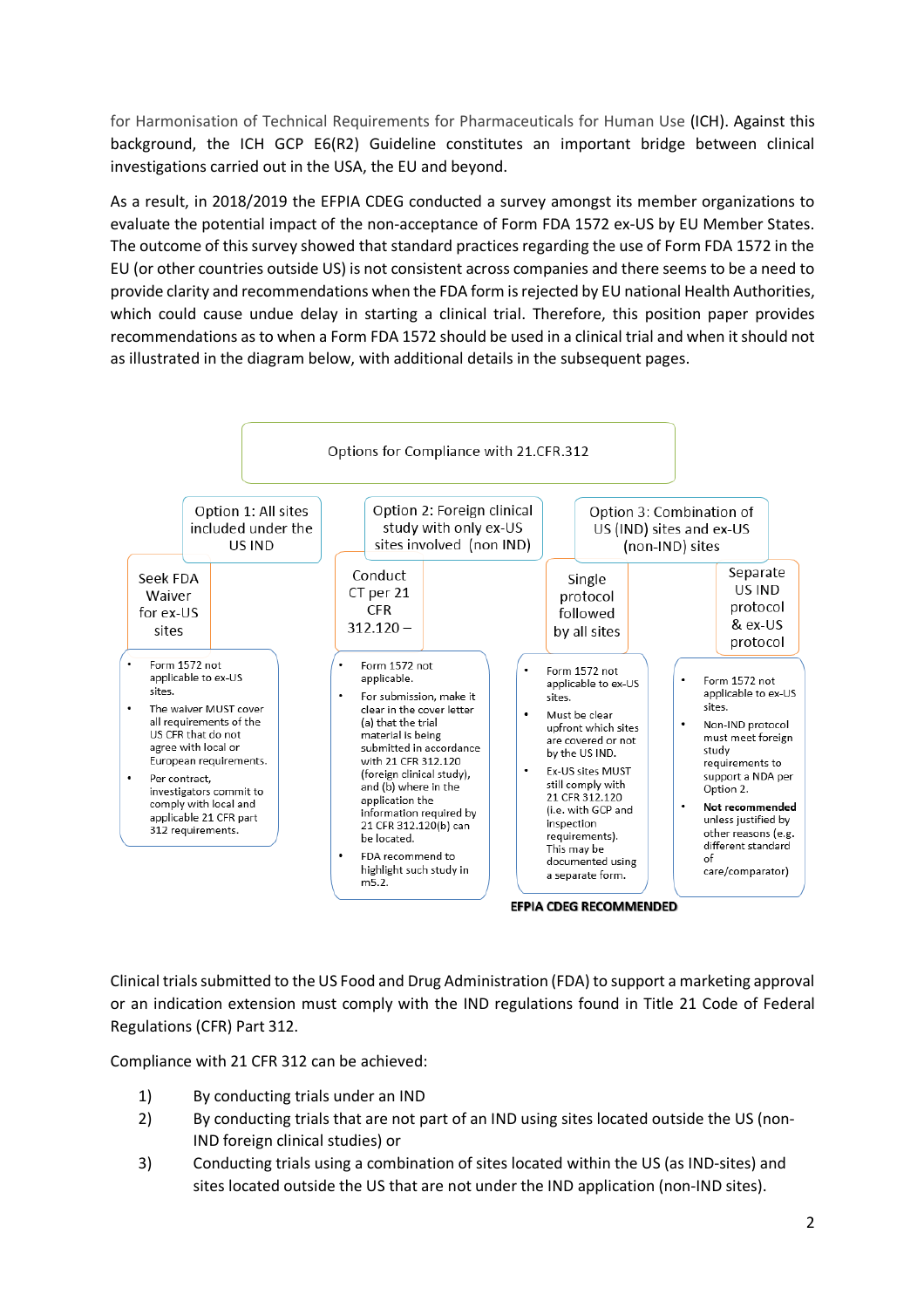### **Three options have been identified, for which the pros & cons are detailed further below.**

### **Option (1):**

The sponsor chooses to submit a single protocol to the IND and conduct the trial for all trial sites (both in US and outside US) under IND, and the sponsor and **all investigators**must meet **all IND requirements** unless the sponsor requests FDA to grant a waiver of any applicable requirement in 21 CFR 312 for a specific trial site and FDA agrees to the waiver. The sponsor should submit the waiver request to the IND under which the study will be conducted, however it is understood such waiver requests should remain an exception as other options are available.

If the FDA grants a waiver at the sponsor's request:

- i. The sponsor must check that the waiver covers all requirements of the US CFR that do not agree with local or EU requirements, such as IRB requirements, reporting of safety data, data protection requirements, archiving periods, etc.
- ii. The Sponsor must elucidate/inform the trial sites outside the US about the requirements of the CFR, especially about all those requirements that conflict with or supplement the local or EU legal requirements. In the investigator contract it must be made clear that the investigator commits to comply with local legislation and requirements as well as the applicable regulations under 21 CFR Part 312.
- iii. Documentation of (i) and (ii) needs to be archived in the Investigator Site File (at the sites) and the Trial Master File.

#### **Option (2):**

The sponsor chooses to conduct a clinical trial outside an IND exclusively at sites located outside the US therefore there is no requirement for FDA Forms 1572 to be signed. If the trial results are to be used for a US submission, then the trial must be conducted in accordance with 21 CFR 312.120 -Foreign clinical studies not conducted under an IND.

> "*Under 21 CFR 312.120, FDA will accept a well-designed, well-conducted, non-IND foreign study as support for an IND or application for marketing approval if the study was conducted in accordance with GCP and if FDA is able to validate the data from the study through an onsite inspection, if necessary*."(2)

Marketing approval of a new drug based solely on foreign clinical data is governed by 21 CFR 314.106.

NB: If Option (2) is chosen, when submitting information about a non-IND foreign clinical trial it should be clearly identified in the cover letter (a) that the trial material is being submitted in accordance with 21 CFR 312.120, and (b) where in the application the information required by 21 CFR 312.120(b) can be located. Within an eCTD format, FDA recommends that a sponsor or applicant highlights the studies subject to the requirements of 21 CFR 312.120 in Section 5.2 of Module 5.

## **Option (3):**

The sponsor chooses to conduct a multinational clinical trial with sites both inside and outside the US. In this case the sponsor can choose to exclude sites outside the US from the IND application (as non-IND sites) but to keep the US sites under the IND. There are then 2 potential sub-options:

i. The sponsor can run the study under one protocol as long as it is clear to the FDA which sites are operating under the IND and which are not. The Form FDA 1572 does not apply for